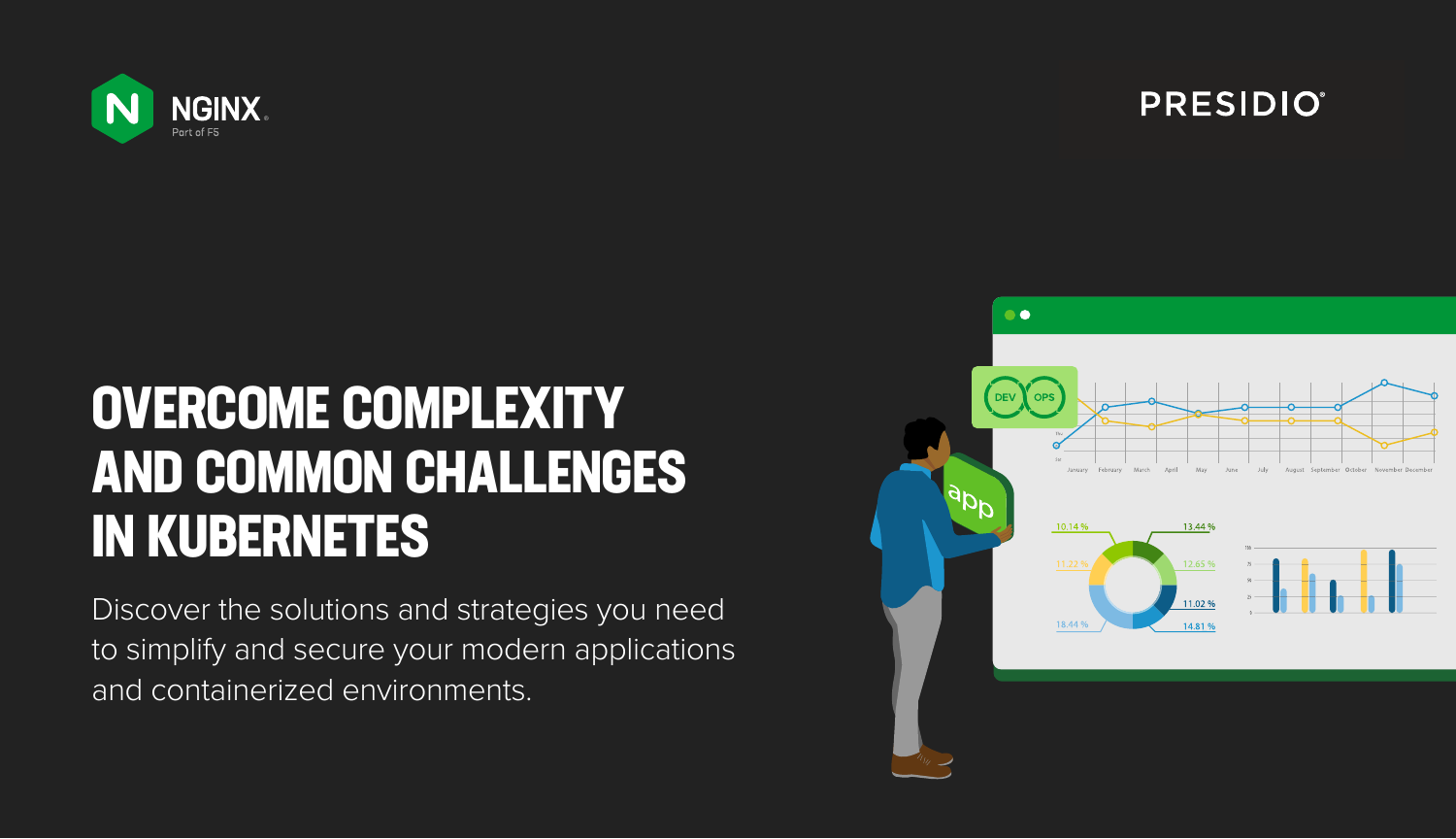#### **Where are you on your Kubernetes journey? Thinking about it, getting there slowly, or well advanced?**

Wherever you are at, you're not alone in your choice of platform.

It's a wise decision, too. When properly implemented and with the right tools applied, Kubernetes is a true enabler of digital transformation.

91% of respondents say<br>
they're using Kubernetes<br>
83% they're using Kubernetes

83% of the respondents using Kubernetes are deploying in production

**According to the 2020 Cloud Native Computing Foundation Survey...** 

## The future's bright for Kubernetes and the organizations that use it

of companies say they use containers in production, an extraordinary 300% increase from just 23% in March 2016.





**92%**

### With Kubernetes, you can:

Mouse over each item to learn more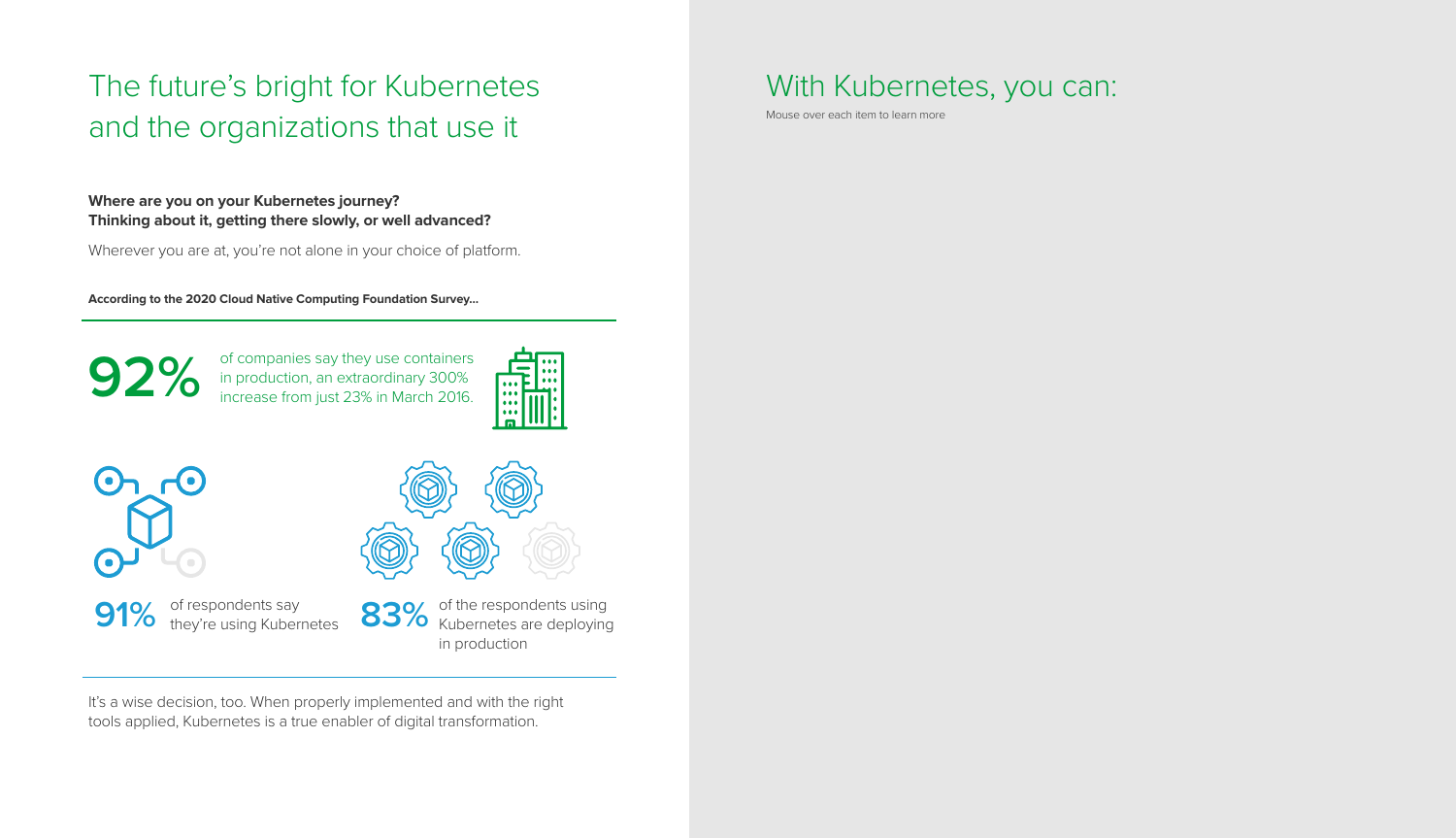#### **… and there comes a time when complexity becomes too great to handle with native Kubernetes tools.**

Tools with limited feature sets and no support may suffice when teams are running Kubernetes in testing or low-volume production, but as apps grow in popularity, so do their performance, functionality, and resource requirements – not to mention the risks.

In fact, 41% of organizations believe complexity and cultural changes relating to development are among their biggest challenges. Even more frustrating for organizations is that this overwhelming difficulty can strike at different times, not just at the beginning of a journey where knowledge is limited or later as application traffic and functionality requirements increase. Even the most forward-leaning Kubernetes adopters face challenges of this nature.

### What challenges do organizations face when implementing containers?

## However, with great opportunity comes increased complexity…

For instance, would your teams and environment be able to cope with the traffic if one of your applications saw a sudden popularity boost? Would you be able to ensure the security of that traffic? What about if a member of your team with a specific Kubernetes skill set were to leave or become unavailable? Is your environment set up for seamless onboarding?

A lack of in-house skills and experience is a common pitfall, as well as the need to deliver end-to-end security. Elsewhere, scalability is the problem as application traffic increases, teams become overwhelmed by administration, visibility over the application landscape becomes foggier, and networking intricacy introduces management challenges.

Even if these challenges aren't impacting your organization right now, Kubernetes is unlikely to get any less complex over time. Readying your organization for potential problems now will help your microservices journey continue more smoothly, overcoming existing issues while preparing the platform for upcoming challenges.

#### **But the picture doesn't have to be quite so negative.**

Let's take a look at your current environment and explore how you can overcome the complexity of Kubernetes and prepare your organization for the future…

#### **Kubernetes challenges vary by organization and are based on their available resources and business needs.**



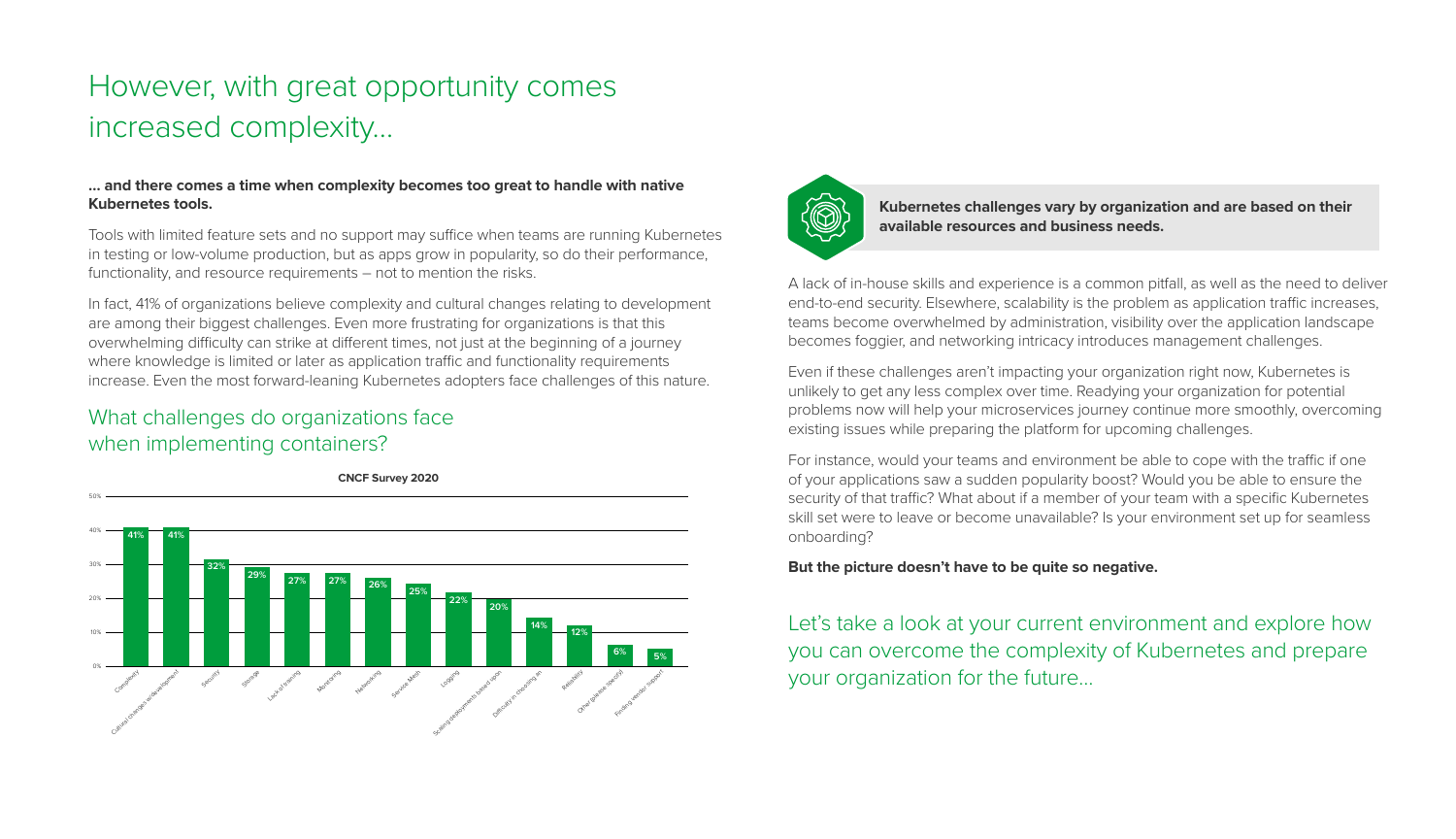Where is your organization on its Kubernetes adoption journey, and what challenges are you facing?

# Which level of Kubernetes maturity best



Take a look at the different levels and determine where you are on your adoption journey.



**Depending on whether you're yet to start, testing the water, or running Kubernetes in production, you're likely facing challenges specific to the maturity of your environment.**

> Advanced You have a fully-fledged Kubernetes environment in place but are facing complex challenges and architecture decisions, such as how to enable end-to-end encryption.

**Applications fully microservices-based with production apps running in Kubernetes.**

Intermediate Theory of The You've established a Kubernetes environment but are hitting roadblocks when it comes to complexity, security, visibility, or scalability. Possibly all of the above.

**Apps being rearchitected for microservices. Infrastructure migrating to Kubernetes in test. One or two non-critical apps on Kubernetes.** 

Beginner **Monolithic apps running in VMs.** You're investigating Kubernetes or have begun using it but lack the knowledge, experience, or training required to take it from testing to production.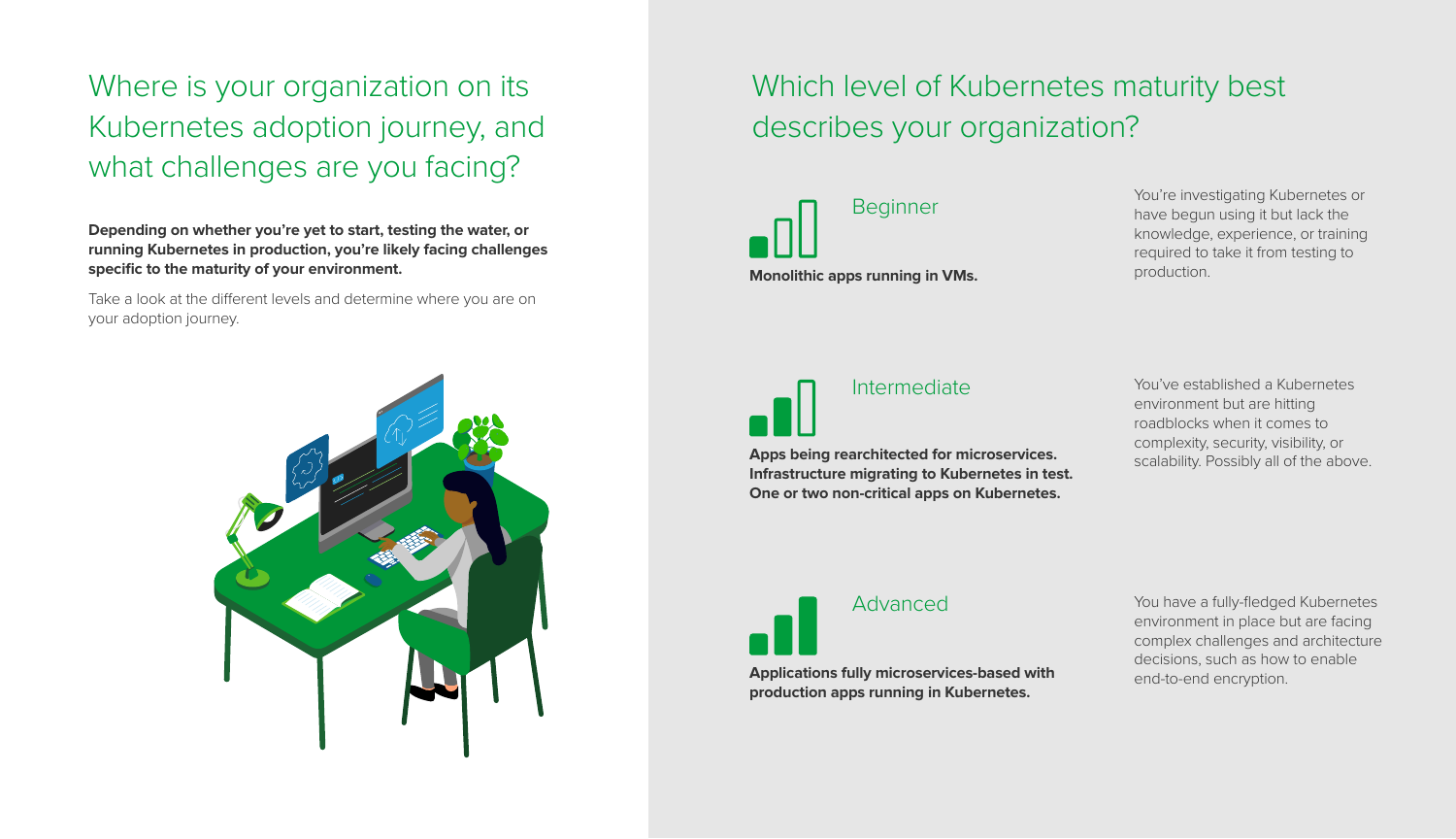## The Kubernetes Challenge You Can Overcome with NGINX: **GET UP AND RUNNING**

### Kubernetes Level: **Beginner**

#### Your situation

#### **You're no doubt interested in the potential benefit Kubernetes could bring to your business.**

Whether you're investigating the solution or taking your first steps toward testing application development in a containerized environment, you're likely aware of the skills and experience gaps that exist within your business. Kubernetes can feel quite overwhelming at this early stage, especially if your organization must also shift culture and mindsets away from traditional processes and towards a DevOps approach.

#### Your solution

#### **Believe it or not, you're in a great position.**

With a blank canvas ahead of you and the right support from the outset, you can avoid many of the common pitfalls other businesses encounter as they embark on digital transformation and application modernization journeys.

By talking to NGINX about your business goals and requirements, you can start your journey on the right foot. We can help you understand the tools you need to drive your environment forward, helping you to plan carefully before making the transition from testing into production. What is often a perilous process of trial and error can be made painless and become your organization's competitive advantage.

## Take a look at how NGINX solutions for Kubernetes could help your business as you begin your microservices journey, or get



in touch with us to find out more: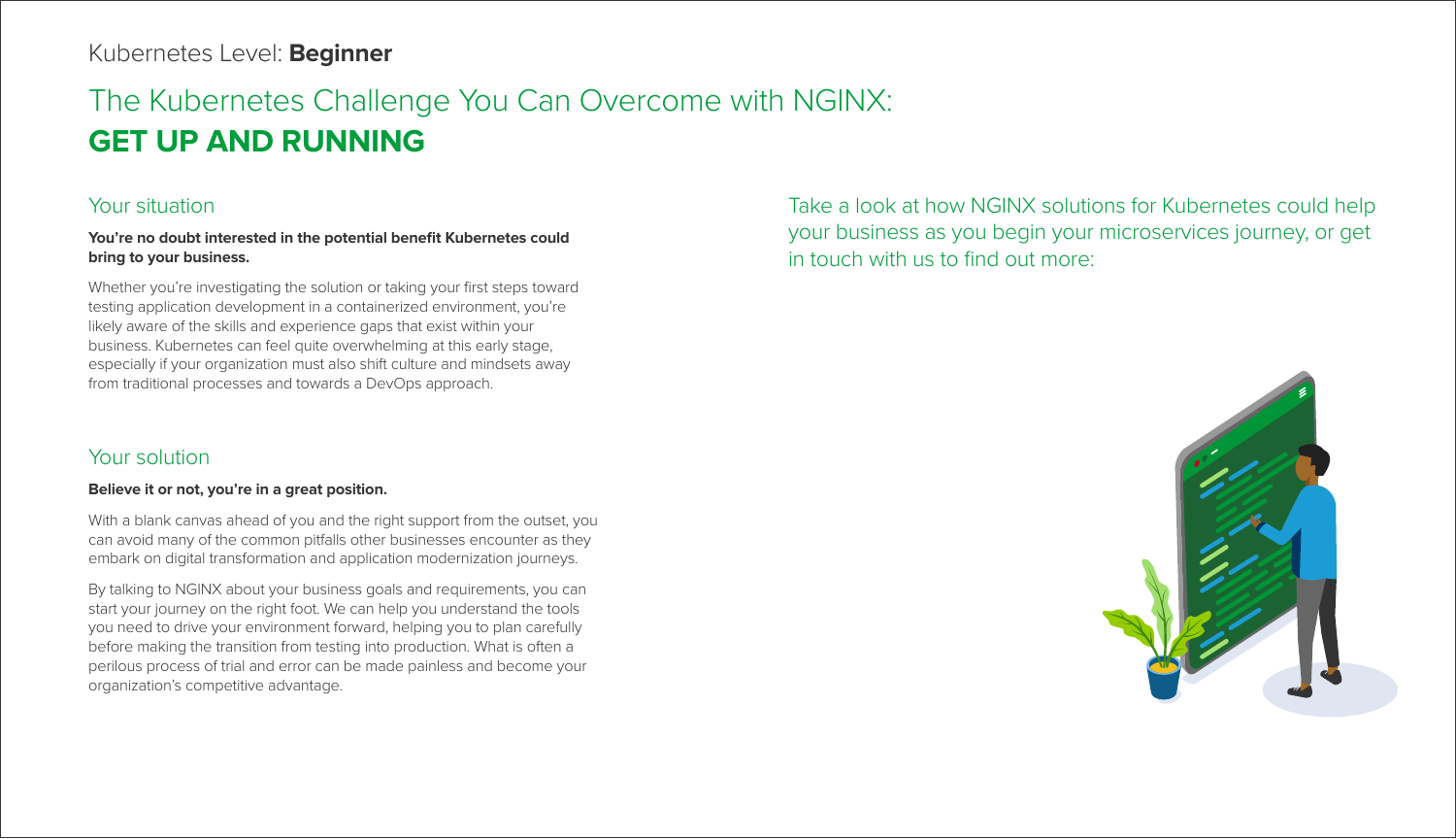## The Kubernetes Challenge You Can Overcome with NGINX: **BETTER MANAGE TRAFFIC AND SECURITY**

### Your situation

#### **Your Kubernetes journey started well, but now, with applications in production and demands increasing, the complexity is beginning to mount.**

Managing traffic has likely become more difficult as usage increases and new functionality is added. Introducing new tooling and code for each individual part of the application has become time-consuming and impacts visibility, while scaling your environment and monitoring performance is also taxing. Security could well be a major concern as your environment matures, and you're probably struggling to manage authentication and authorization.

### Your solution

#### **Introducing a production-grade Ingress controller and a web application firewall (WAF) could reduce many of your current headaches, enabling you to secure, strengthen, and scale your Kubernetes apps.**

A high-quality Ingress controller marks the first step in overcoming the complexity within your environment. Providing enhanced visibility and control over ingress-egress traffic, it also enables you to do more than a standard load balancer, including increasing resiliency and enabling rapid scalability.

Integrating a WAF into your Ingress controller enables you to secure the application perimeter. With the right architecture, the Ingress controller is the entry point for traffic which makes it an ideal location to deploy a WAF as it's far closer to the applications it protects. It also eliminates the need for a separate WAF device, reducing complexity, cost, and points of failure.

### Take a look at how NGINX solutions for Kubernetes could help your business as you move further on your microservices journey, or get in touch with us to find out more:



### Kubernetes Level: **Intermediate**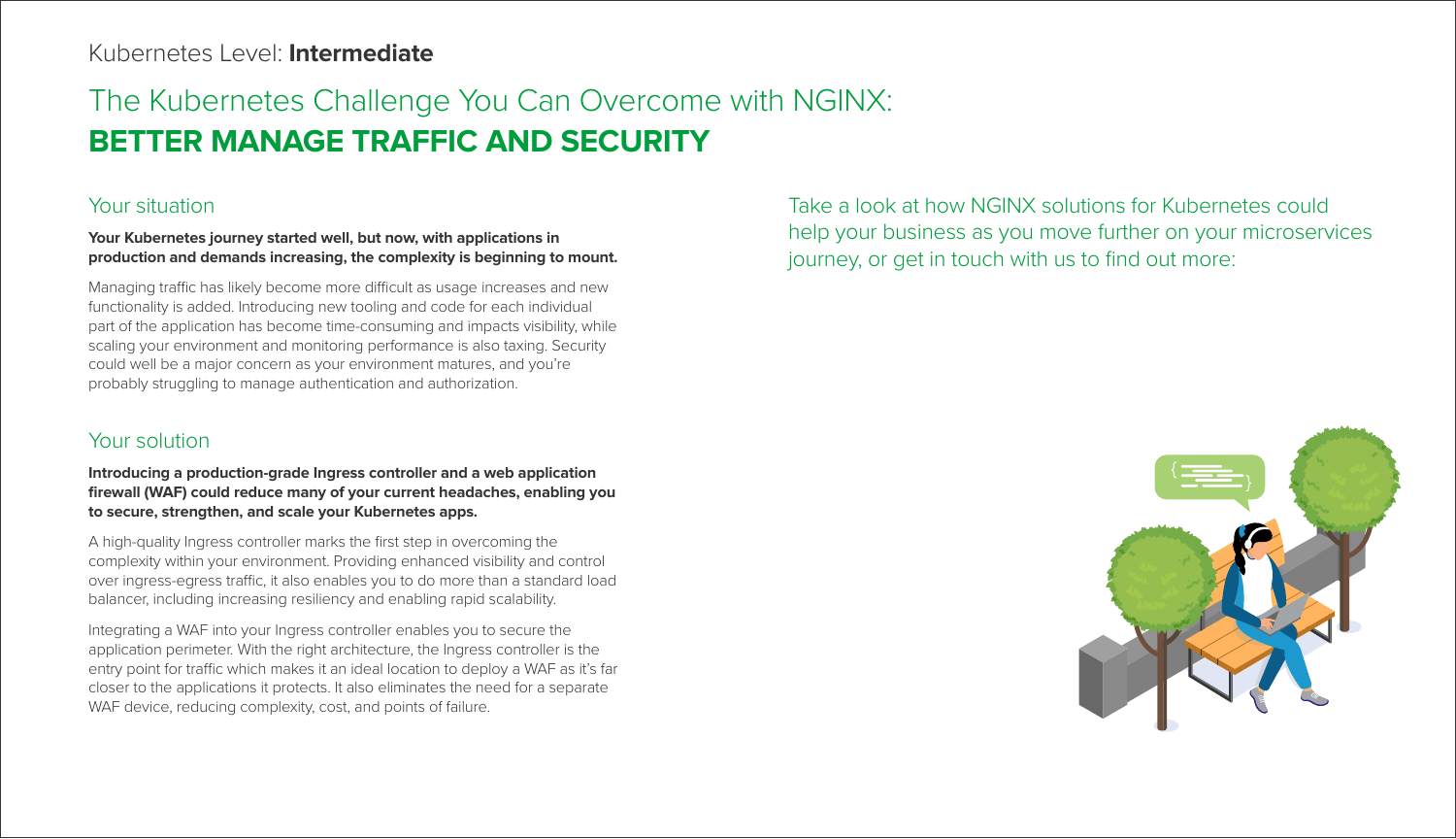## The Kubernetes Challenge You Can Overcome with NGINX: **TAKE CONTROL OF KUBERNETES & IMPLEMENT END-TO-END SECURITY**

#### Your situation

**You've fully invested in Kubernetes as your production environment, have a mature production CI/CD pipeline, and complex, distributed applications with multiple API dependencies.** 

You have clearly identified business outcomes based on the development of modern apps; however, several factors are inhibiting that success. Complex architecture challenges and decisions need to be made as networking traffic becomes increasingly difficult to manage, and you may also need to maintain or implement a zero-trust production environment.

#### Your solution

**To address the complexity and security challenges you face, a productiongrade solution is required to help you take control of Kubernetes and achieve your goals through modern apps.** 

Now is the time to introduce a service mesh. However, rather than simply choose the mesh with the most features, you should focus on the functionality your environment truly needs. It should be platform-agnostic and include a fully integrated, high-performance data plane with an integrated Ingress controller and web application firewall to enable you to reduce application networking complexity and enable the administration of application policies.



Take a look at how NGINX solutions can help overcome your challenges as you take the next step toward a production-grade Kubernetes environment, or get in touch with us to find out more:

### Kubernetes Level: **Advanced**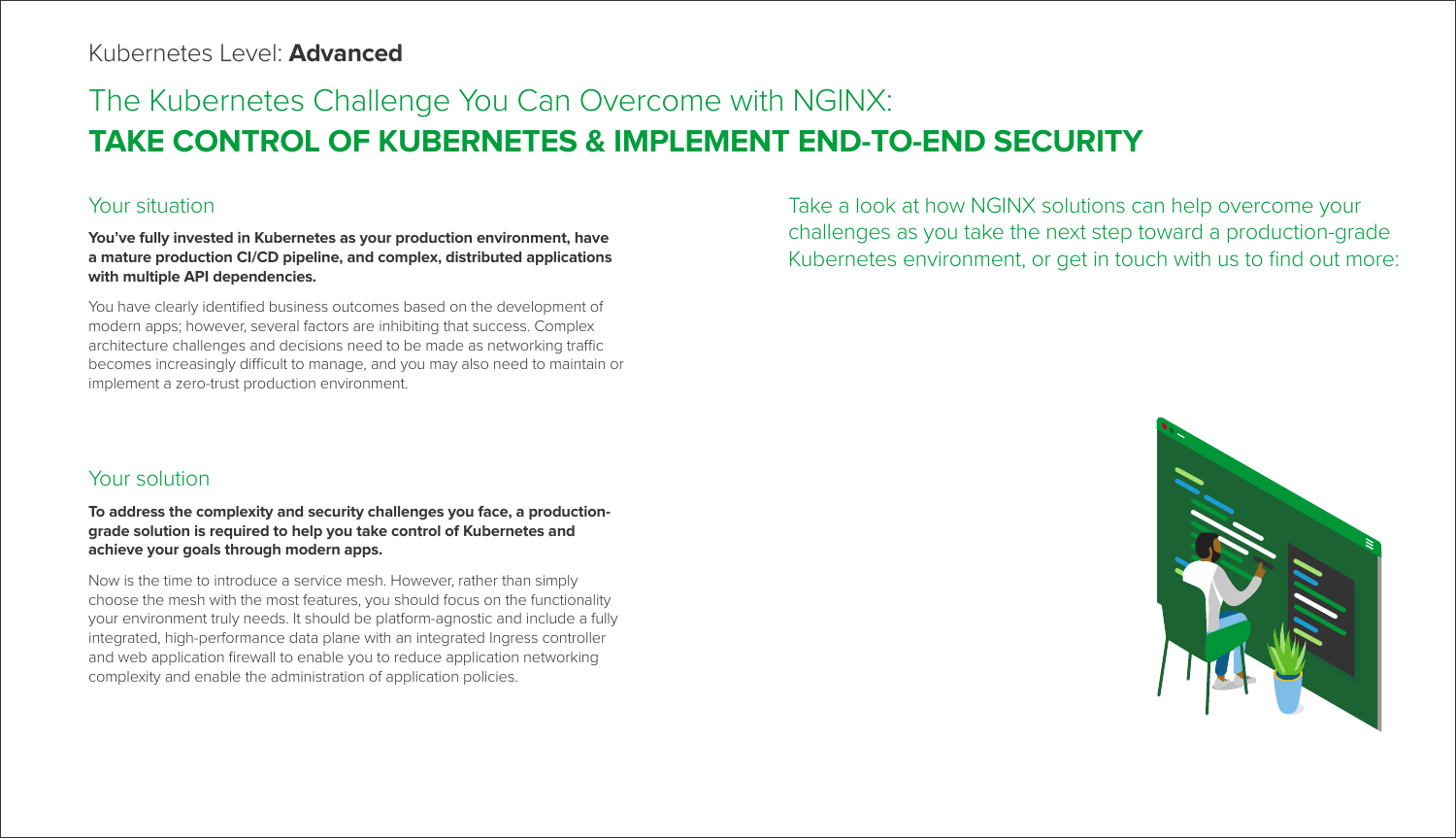### The importance of the data plane

#### **Let us tell you the secret to achieving production-grade Kubernetes: it's a high-performance data plane.**

Given the crucial role of the data plane, ensuring it's of the highest quality is essential. If it's slow, it'll slow down your apps. If it's too complex, managing your applications and traffic will be far harder. If it's not secure, your app security will suffer.

As one of the three main components of a Kubernetes environment, alongside the management plane and control plane, the data plane moves traffic within and between your apps, across nodes, pods, containers, and application services.

NGINX Plus delivers transparent load balancing, reverse proxy, traffic routing, identity, and encryption features needed for production-grade service mesh deployments.

Not only that but, given that the data plane is the last component to touch traffic before it reaches your application, end-to-end security will be impossible to achieve without a high performance, secure data plane. In short, the data plane directly affects the downtime, security, cost of ownership, and overall success of every application it controls.

#### **NGINX Ingress Controller with NGINX App Protect**

The first step in a unified control plane is NGINX Ingress Controller, which becomes the only point of entry for data plane traffic. This makes it the ideal place for NGINX App Protect to deliver WAF functionality closer to your application code.

#### **NGINX Service Mesh sidecars**

#### **The NGINX data plane**

The fully integrated NGINX data plane delivers highly available and scalable containerized environments and brings a level of enterprise traffic management, performance, and scalability to the market that others can't match.

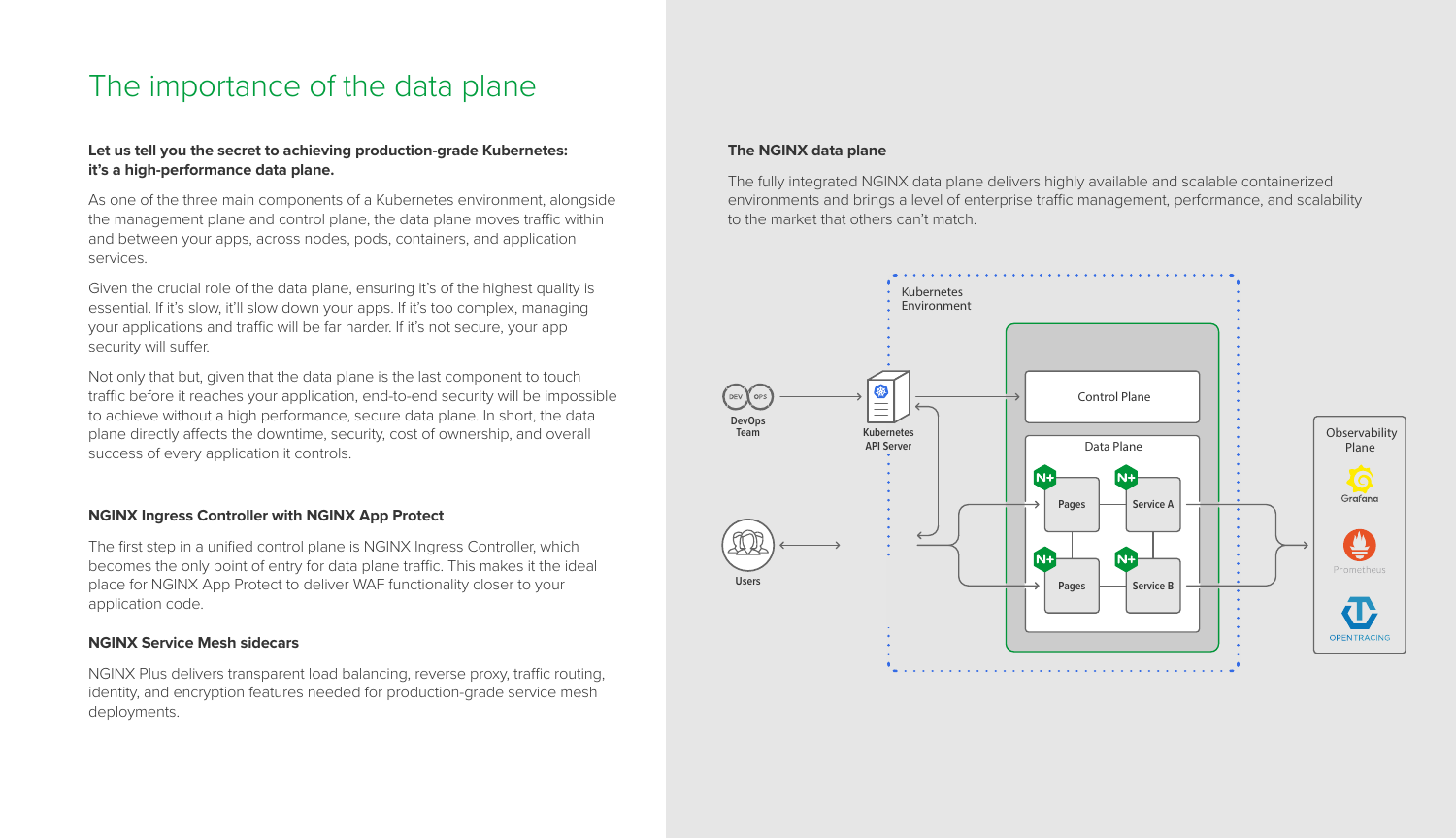Mouse over each item to learn more

Mouse over each item to learn more

**NGINX Ingress Controller is a best-in-class traffic management solution for cloud-native apps in Kubernetes and containerized environments.** 

NGINX is the most commonly used data plane in Kubernetes Ingress controllers, used to enable high-performing, scalable, and secure modern apps in production.

NGINX Ingress Controller combines trusted NGINX software load balancing with simplified configuration based on standard Kubernetes Ingress resources or custom NGINX Ingress resources to ensure that applications in your Kubernetes cluster are delivered reliably, securely, and at high velocity.

**Feel confident with a stable, reliable Ingress Controller tested by NGINX and covered by 24x7 support.**

#### What else can NGINX Ingress Controller do?



### NGINX Ingress Controller Why use NGINX Ingress Controller?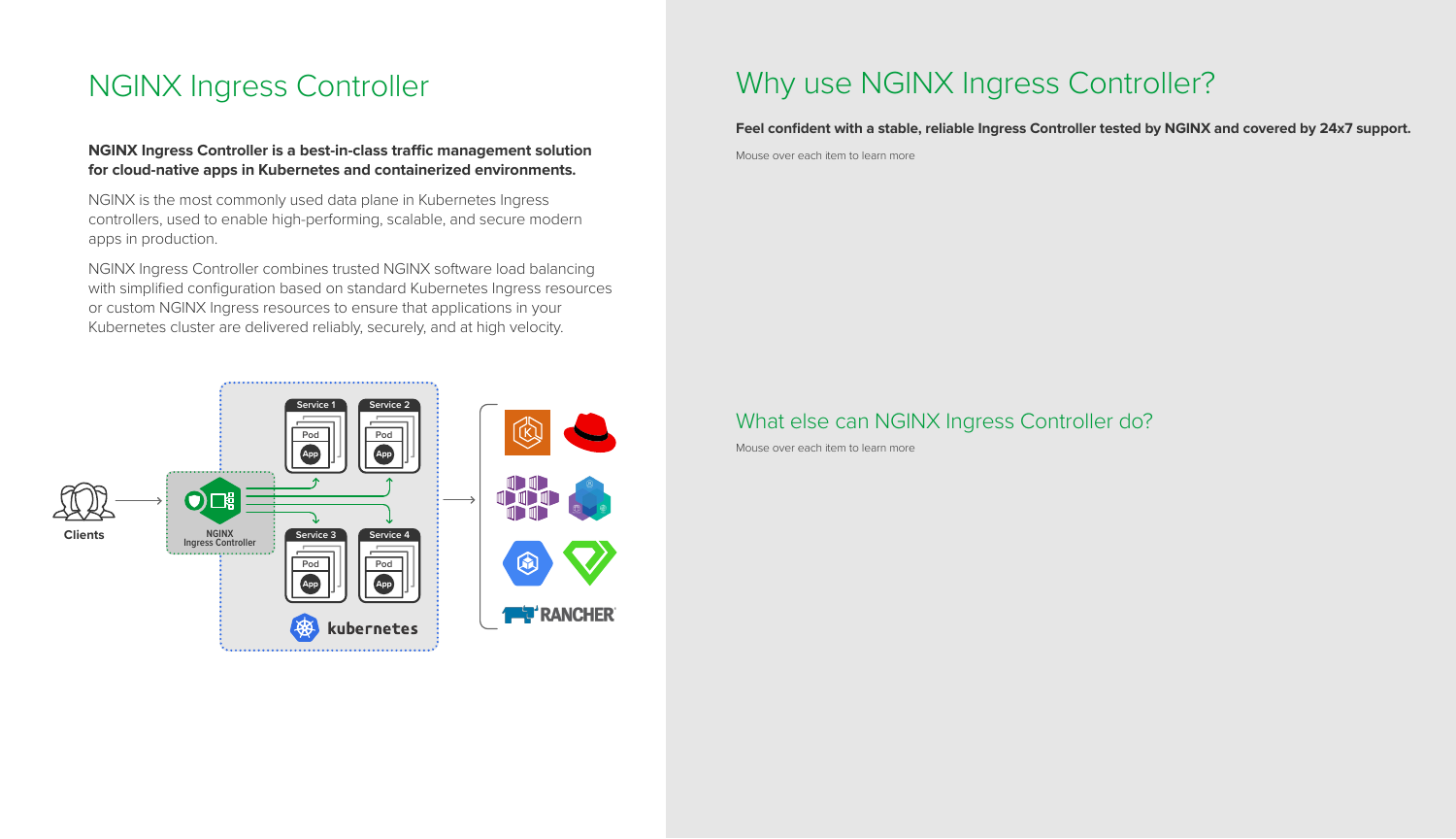Mouse over each item to learn more

Mouse over each item to learn more

Implement cost-effective security controls without impacting release velocity or application performance.

#### **NGINX App Protect is an enterprise-grade web application firewall for protecting applications and APIs.**

It enables authorized security controls to be integrated into CI/CD pipelines without slowing release velocity or performance. A modern application security solution designed to work seamlessly in DevOps environments, NGINX APP Protect is built on F5's market-leading WAF and bot protection and can be deployed on NGINX Ingress Controller to reduce single points of failure and provide developer-friendly security closer to the services.

#### What else do you get with NGINX App Protect?



### NGINX App Protect Why use NGINX App Protect?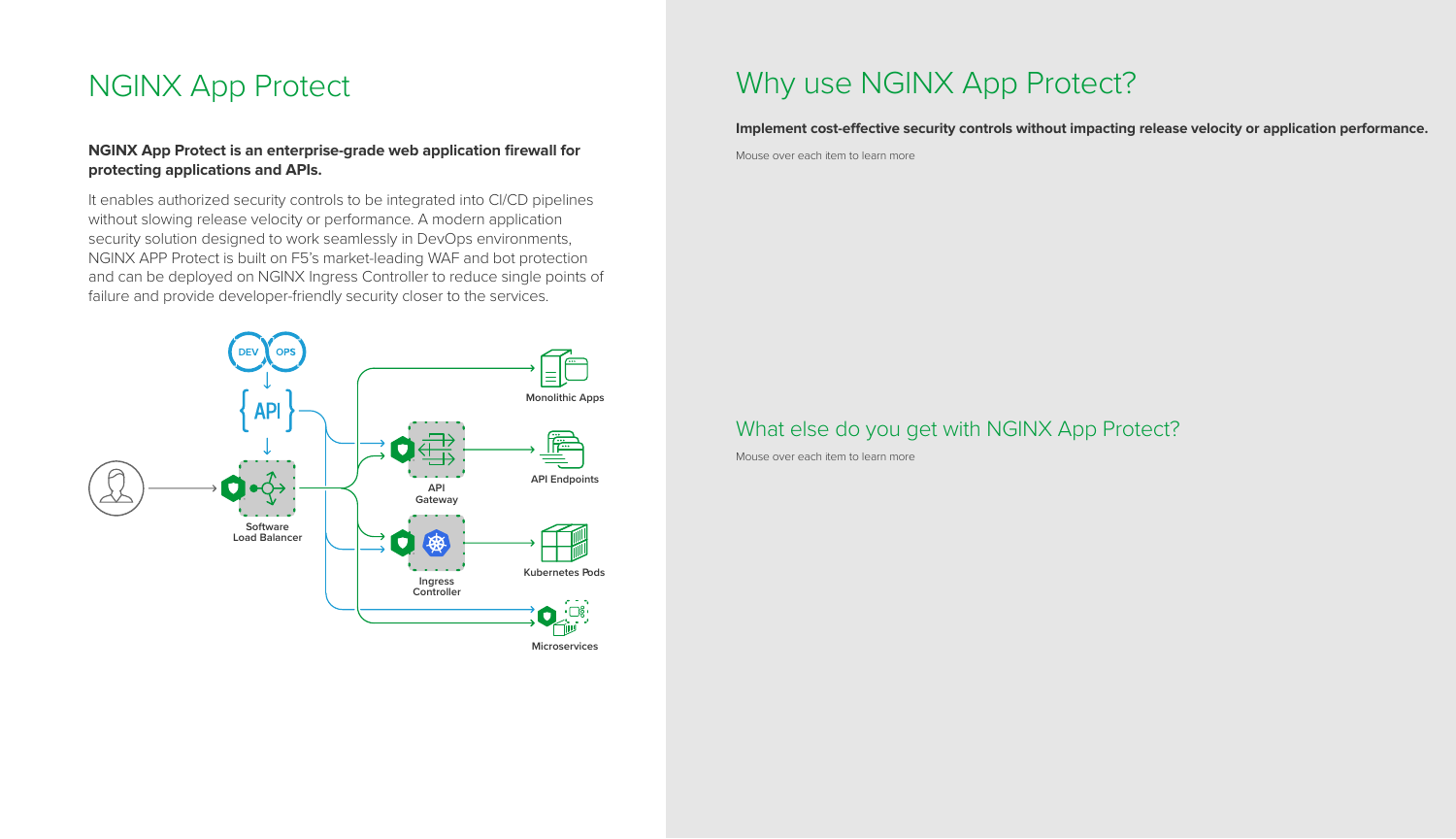### Why use NGINX Service Mesh?

Mouse over each item to learn more

Mouse over each item to learn more

**A lightweight, turnkey, and developer-friendly service mesh using NGINX Plus as an enterprise sidecar.** 

#### What else can NGINX Service Mesh do?

It manages service-to-service traffic within Kubernetes environments, reduces application networking complexity, and enables the administration of application policies to deliver multiple benefits, including end-to-end security.

#### **NGINX Service Mesh is the simplest, most developer-friendly mesh solution on the market.**

Lightweight and seamless by design, NGINX Service Mesh scales from opensource projects to a fully supported, secure, and scalable enterprise-grade solution, no matter where you are in your microservices journey. Take control of Kubernetes with our turnkey, secure, service-to-service solution featuring a unified data plane for ingress and egress management in a single configuration.

### NGINX Service Mesh

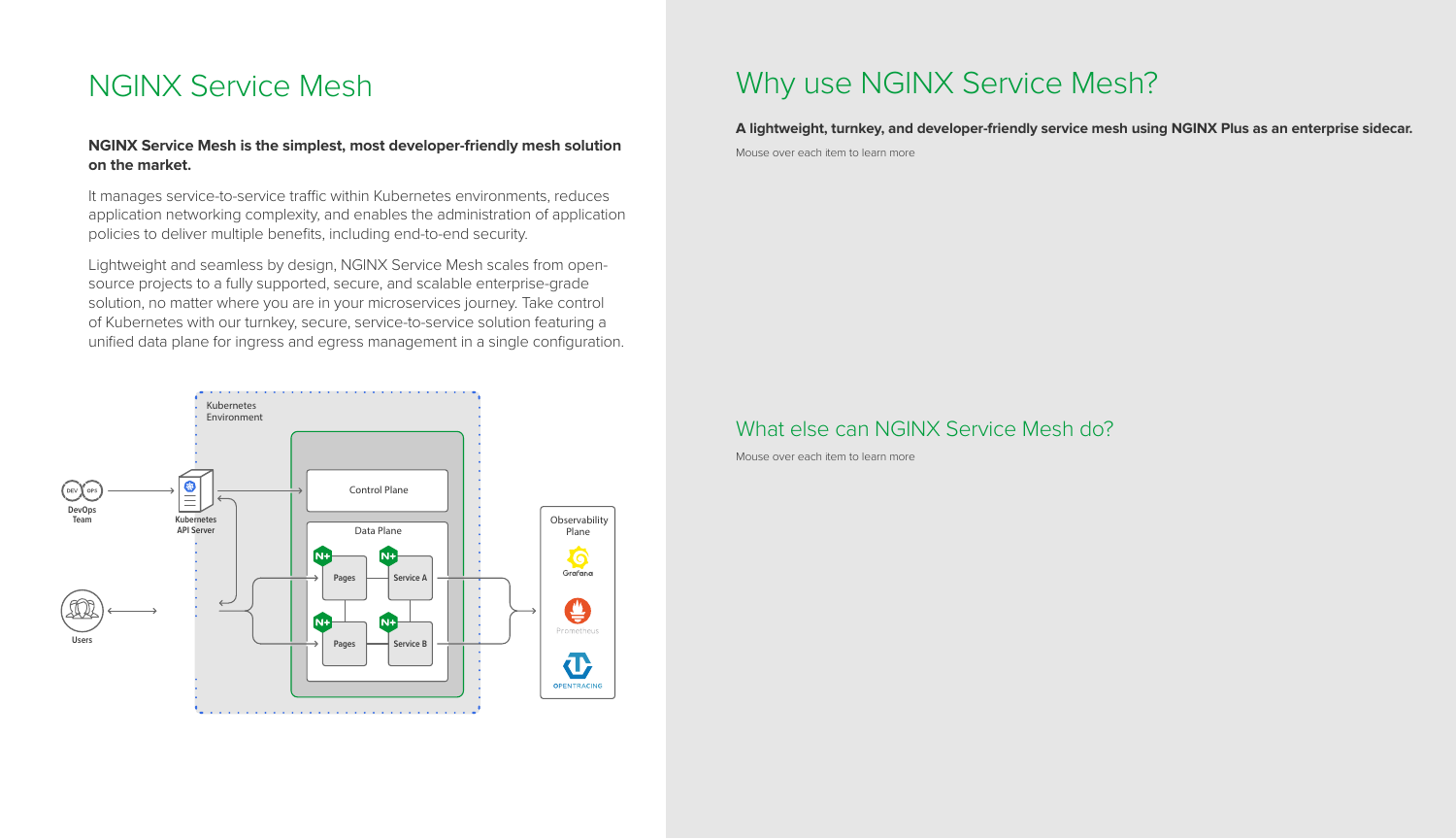

### With NGINX, you can…

**NGINX enables organizations to quickly establish production-grade Kubernetes environments that meet the growing needs of their business, its applications, and industry regulations.** 

Whether you're dealing with a lack of Kubernetes knowledge or issues relating to security, visibility, scalability, and traffic management, NGINX provides the enterprise-grade tooling to overcome these challenges and simplify Kubernetes environments.

Leveraging the agility and market-leading performance of NGINX, you can transform and futureproof operations by moving beyond basic functionality to a higher quality, unified data plane.

- **• Enhance performance**
- **• Reduce complexity**
- **• Increase security**
- **• Overcome capability gaps**
- **• Diminish admin burdens…**

**…and achieve the secure, fast-paced app deployment and automated, self-sustaining environments that Kubernetes promises.**